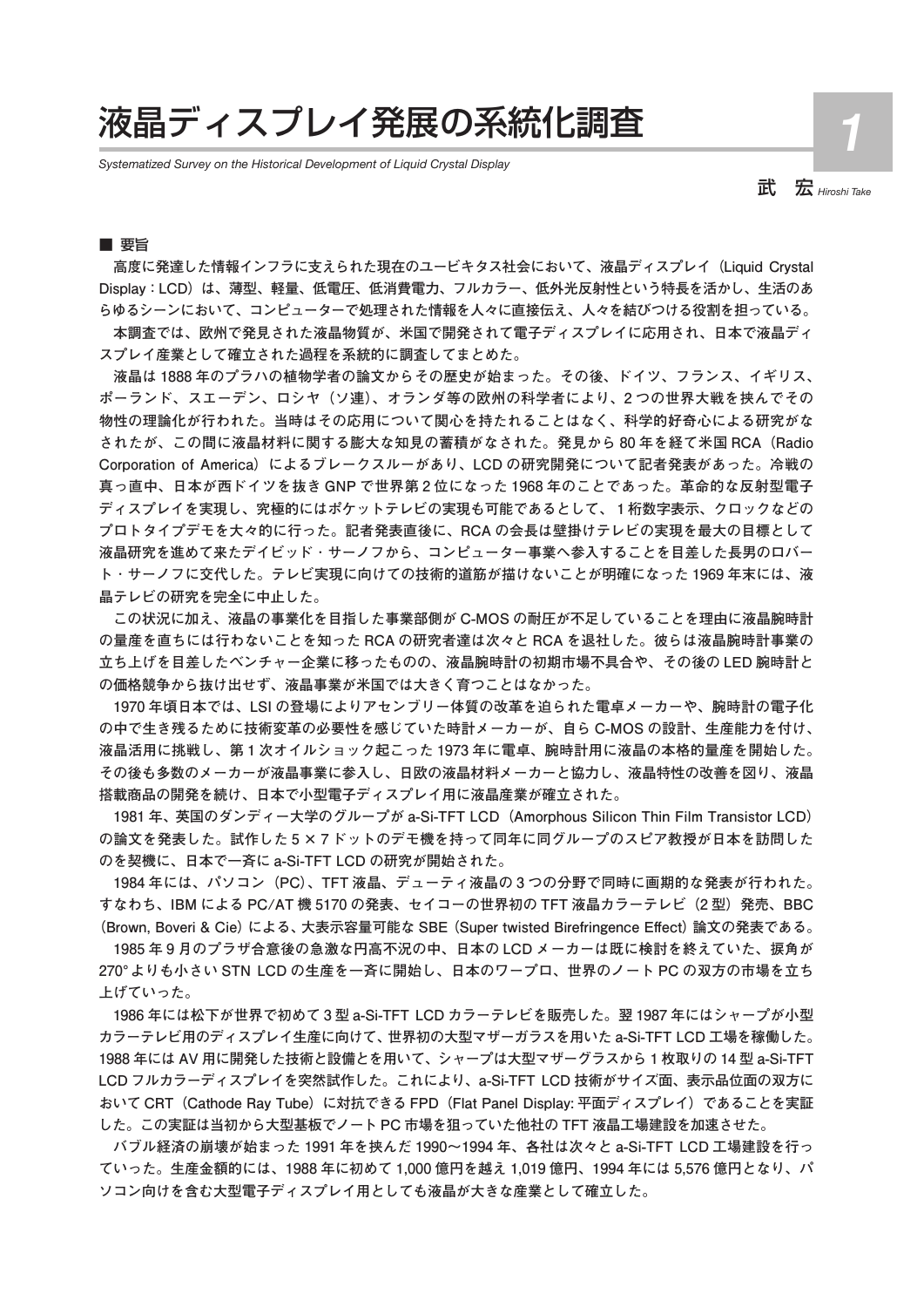**こうして供給体制が整った 1995 年、PC OS の Windows 95 が 8 月に導入された。これを機に、米国 PC メー カーが価格競争力に勝った CRT 一体型デスクトップ PC を優先的に開発しようとしたことから、ノート PC 開 発機種が少なくなり、TFT 液晶の物余り現象が生じて価格が大幅に下落した。1995 年は TFT 液晶が初めて液晶 パネル市場における景気循環である「クリスタルサイクル」を味わった年となった。**

この状況に対応して、TFT 液晶メーカーは従来の 10.4 型 VGA(640 × RGB × 480 ドット)から、11.3 型 **SVGA(800 × RGB × 600 ドット)、12.1 型 SVGA,XGA(1024 × RGB × 768 ドット)へと大型高精細パネル を指向してシフトし、1996 年には成長力を取り戻した。その後、2000 年頃を前後して、IMF の管理を脱した韓 国、日本の技術移転を受けた台湾の TFT 液晶産業が立ち上がり、日本の LCD メーカーは新たな局面を迎え、現 在に至っている。**

**参考文献:**

- **1. 日本学術振興会第 142 委員会編:「液晶デバイスハンドブック」、日刊工業新聞社、1989 年 9 月 29 日**
- **2. 沼上幹:「液晶ディスプレイの技術革新史」、白桃書房、1996 年 9 月 26 日**
- **3. Timothy J. Sluckin / David A. Dunmur / Horst Stegemeyer: "CRYSTALS THAT FLOW", Taylor&Francis, 2004**
- **4. DAVID DUNMUR & TIM SLUCKIN: "SOAP, SCIENCE, & FLAT-SCREEN TVs", Oxford University Press, 2011**
- **5. デイビッド・ダンマー/ティム・スラッキン著 鳥山和久訳:「液晶の歴史」、朝日新聞出版、2011 年 8 月 25 日**
- **6. Bob Johnstone: "WE WERE BURNNG", A CORNELLIA AND MICHAEL BESSIE BOOK, 1999**
- 7. Thomas P. Murtha / Stefanie Ann Lenway / Jeffrey A. Hart: "Managing New Industry Creation", Stanford University Press, 2001
- **8. KAWAMOTO HIROSHI: "The History of Liquid-Crystal Display", Proceedings of the IEEE, Vol.90, No.4, pp.460-500, April 2002**
- 9. Joseph A. Castellano: "LIQUID GOLD", World Scientific Publishing Co. Pte. Ltd., 2005
- **10. Bernard J. Lechner: "History Crystallized: A First-Person Account of the Development of Matrix-Addressed LCDs for Television at RCA in the 1960s", Information Display, Vol.24, No.1, pp.26-30, January 2008**
- **11. Benjamin H. Gross: "CRYSTALIZING INNOVATION: THE EMERGENCE OF THE LCD AT RCA, 1951-1976", A Dissertation presented to the Faculty of Princeton University, November 2011**
- **12. http://ethw.org/Milestones:Sharp\_14-inch\_Thin-Film-Transistor\_Liquid-Crystal\_Display\_(TFT-LCD)\_for\_TV,\_1988**
- **13. 赤羽淳:「東アジア液晶パネル産業の発展」、勁草書房、2014 年 4 月 25 日**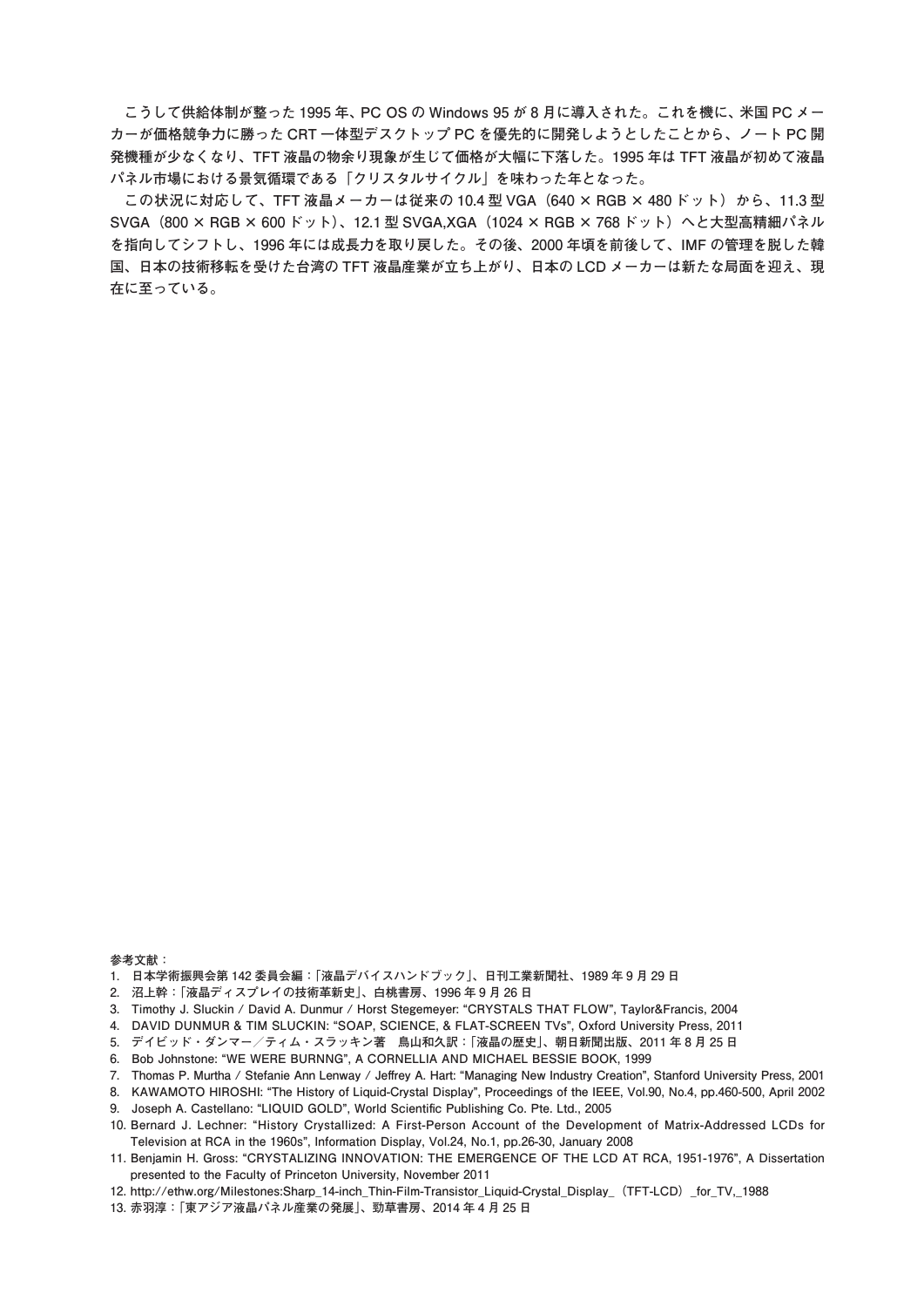# ■ Abstract

In today's ubiquitous society with its highly-developed information infrastructure, the liquid crystal display (LCD) has leveraged its unique set of properties – its flatness, lightness, low voltage, low power consumption, full-color rendition and low reflection of ambient light - throughout all aspects of daily life, conveying computer-processed information to people directly and playing a role in connecting people together.

This paper provides a systematic examination of the course of events wherein liquid crystal material discovered in Europe was developed in the United States and applied to electronic displays, and then established in Japan in the form of the LCD industry.

The history of liquid crystals began with a paper presented by a botanist in Prague in 1888. This was followed by theories on this substance by scientists from all over Europe, including Germany, France, the United Kingdom, Poland, Sweden, the USSR and the Netherlands, with brief interruptions from the two World Wars. While this research was purely out of scientific curiosity with no interest in any practical applications, a vast wealth of knowledge on liquid crystal material was being built up during this time. The Radio Corporation of America (RCA) made a breakthrough 80 years after the substance was discovered, with a press release on LCD research and development. This was in 1968, right in the middle of the Cold War, when Japan's GNP surpassed that of West Germany to become the second highest in the world. The company had achieved a revolutionary reflective electronic display with the potential to be ultimately used to produce a pocket television. Prototype demonstrations of a single-digit display and a clock were highly publicized. Right after the press release, David Sarnoff, chairman of RCA, who had promoted liquid crystal research with the main aim of implementing a wallmounted television, was replaced by his eldest son, Robert, who had set his sights on the computer industry. By the end of 1969 it was clear that research people were not able to draw a technology roadmap leading to manufacturing an LCD television and so the television research was discontinued altogether.

RCA researchers started leaving RCA in succession on hearing that the business division, which aimed to commercialize LCD products, was not proceeding any time soon with mass production of LCD wristwatches due to the insufficient C-MOS driving voltage. These researchers moved on to join start-up companies with the aim of launching LCD wristwatch enterprises, but initial quality failure in the LCD wristwatch market and subsequent price competition with LED wristwatches thwarted LCD businesses to grow big in the United States.

Around 1970, a Japanese calculator manufacturer, eager to restructure its assembly business mode to cope with the emergence of large-scale integrated circuits(LSI), and a Japanese watch manufacturer, sensing the need for technical reform to survive the digitization of the wristwatch, rose to the challenge of designing their own C-MOS and acquiring their in-house production capacity to make full use of LCD technology. These companies started full-scale mass production of LCDs for calculators and wristwatches in 1973, the year of the oil crisis. After that, many other manufacturers also entered the LCD industry, cooperating with liquid crystal manufacturers in Japan and Europe to improve the properties of the liquid crystals and continuing to develop LCD products, thus establishing the LCD industry in Japan.

In 1981, a group of scientists at the University of Dundee in the United Kingdom published a report describing an amorphous silicon thin film transistor LCD (a-Si-TFT LCD). In the same year, Prof. Spear of the group visited Japan with a prototype demonstration model LCD with a  $5 \times 7$  dot display, triggering a flood of research and development work on the a-Si-TFT LCD in Japan.

In 1984, there were ground-breaking announcements in three fields: computers (PC), TFT LCDs and duty LCDs. These came in the form of the announcement of the PC/AT 5170 by IBM, the launch of the world's first TFT-LCD color television (2") by SEIKO and the publication of a report on the super-twisted birefringence effect (SBE) by Brown, Boveri & Cie.

Given the recession caused by the rapid appreciation of Yen following the Plaza Accord in September 1985, many Japanese LCD manufacturers started producing STN LCDs, with a twist angle of less than 270̊, launching both the word processor market in Japan and world notebook PC market.

In 1986, Matsushita marketed the world's first 3" a-Si-TFT LCD color television. The following year, in 1987, Sharp started operations at its a-Si-TFT LCD factory using the largest mother glass in the world, with the aim of producing displays for small color televisions. In 1988, Sharp unexpectedly announced the development of a 14" a-Si-TFT full-color LCD prototype from one large sheet of mother glass, using technology and equipment developed for AV. This proved that a-Si-TFT LCD technology was capable of producing a flat panel display (FPD) rivalling the cathode ray tube (CRT) both in size and display quality. This demonstration spurred other companies that had adopted large substrates and aimed at the notebook PC market from the very beginning to set up TFT LCD factories.

The period from 1990 to 1994, including the bursting of the Japanese economic bubble in 1991, saw a succession of companies establish a-Si-TFT LCD factories. A large LCD industry was established, with production value crossing the 100 billion Yen mark in 1988 at 101.9 billion Yen and rising to 557.6 billion Yen